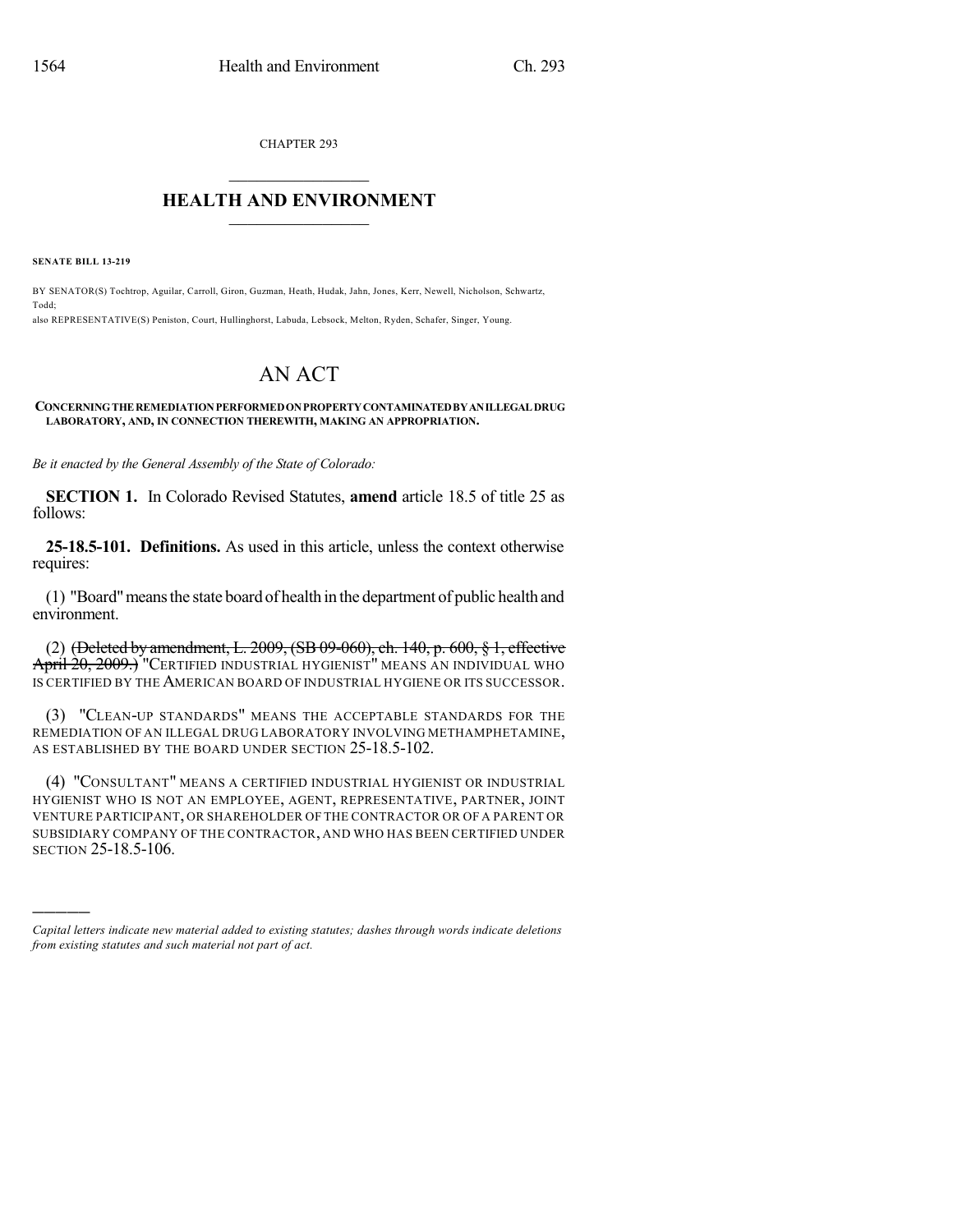(5) "CONTRACTOR" MEANS A PERSON:

(a) HIRED TO DECONTAMINATE AN ILLEGAL DRUG LABORATORY IN ACCORDANCE WITH THE PROCEDURES ESTABLISHED BY THE BOARD UNDER SECTION 25-18.5-102; AND

(b) CERTIFIED BY THE DEPARTMENT UNDER SECTION 25-18.5-106.

(6) "DEPARTMENT"MEANS THECOLORADO DEPARTMENT OF PUBLIC HEALTH AND ENVIRONMENT.

 $(2.5)$  (7) "Governing body" means the agency or office designated by the city council or board of countycommissioners where the propertyin question islocated. If there is no such designation, the governing body shall be the county, district, or municipal public health agency, building department, and law enforcement agency with jurisdiction over the property in question.

 $(2.7)$  (8) "Illegal drug laboratory" means the areas where controlled substances, as defined by section 18-18-102, C.R.S., have been manufactured, processed, cooked, disposed of, used, or stored and all proximate areas that are likely to be contaminated as a result of such THE manufacturing, processing, cooking, disposal, use, or storing STORAGE.

(9) "INDUSTRIAL HYGIENIST" HAS THE SAME MEANING AS SET FORTH IN SECTION 24-30-1402 (2.2), C.R.S.

 $(3)$  (10) "Property" means anything that may be the subject of ownership, including but not limited to, land, buildings, structures, and vehicles.

 $(4)$  (11) "Property owner", for the purposes of real property, means the person holding record fee title to real property. "Property owner" also means the person holding the title to a manufactured home.

**25-18.5-102. Illegal drug laboratories- rules.** (1) The board shall promulgate health-protective rules that establish procedures for testing and evaluation of contamination and the acceptable standards for the cleanup of illegal drug laboratories involving methamphetamine. IN ACCORDANCE WITH SECTION 24-4-103, C.R.S., AS NECESSARY TO IMPLEMENT THIS ARTICLE, INCLUDING:

(a) PROCEDURES FOR TESTING CONTAMINATION, EVALUATING CONTAMINATION, AND ESTABLISHING THE ACCEPTABLE STANDARDS FOR CLEANUP OF ILLEGAL DRUG LABORATORIES INVOLVING METHAMPHETAMINE;

(b) PROCEDURES FOR A TRAINING AND CERTIFICATION PROGRAM FOR PEOPLE INVOLVED IN THE ASSESSMENT, DECONTAMINATION, AND SAMPLING OF ILLEGAL DRUG LABORATORIES. THE BOARD MAY DEVELOP DIFFERENT LEVELS OF TRAINING AND CERTIFICATION REQUIREMENTS BASED ON A PERSON'S PRIOR EXPERIENCE IN THE ASSESSMENT,DECONTAMINATION,AND SAMPLING OF ILLEGAL DRUG LABORATORIES.

(c) ADEFINITION OF "ASSESSMENT", "DECONTAMINATION", AND "SAMPLING"FOR PURPOSES OF THIS ARTICLE;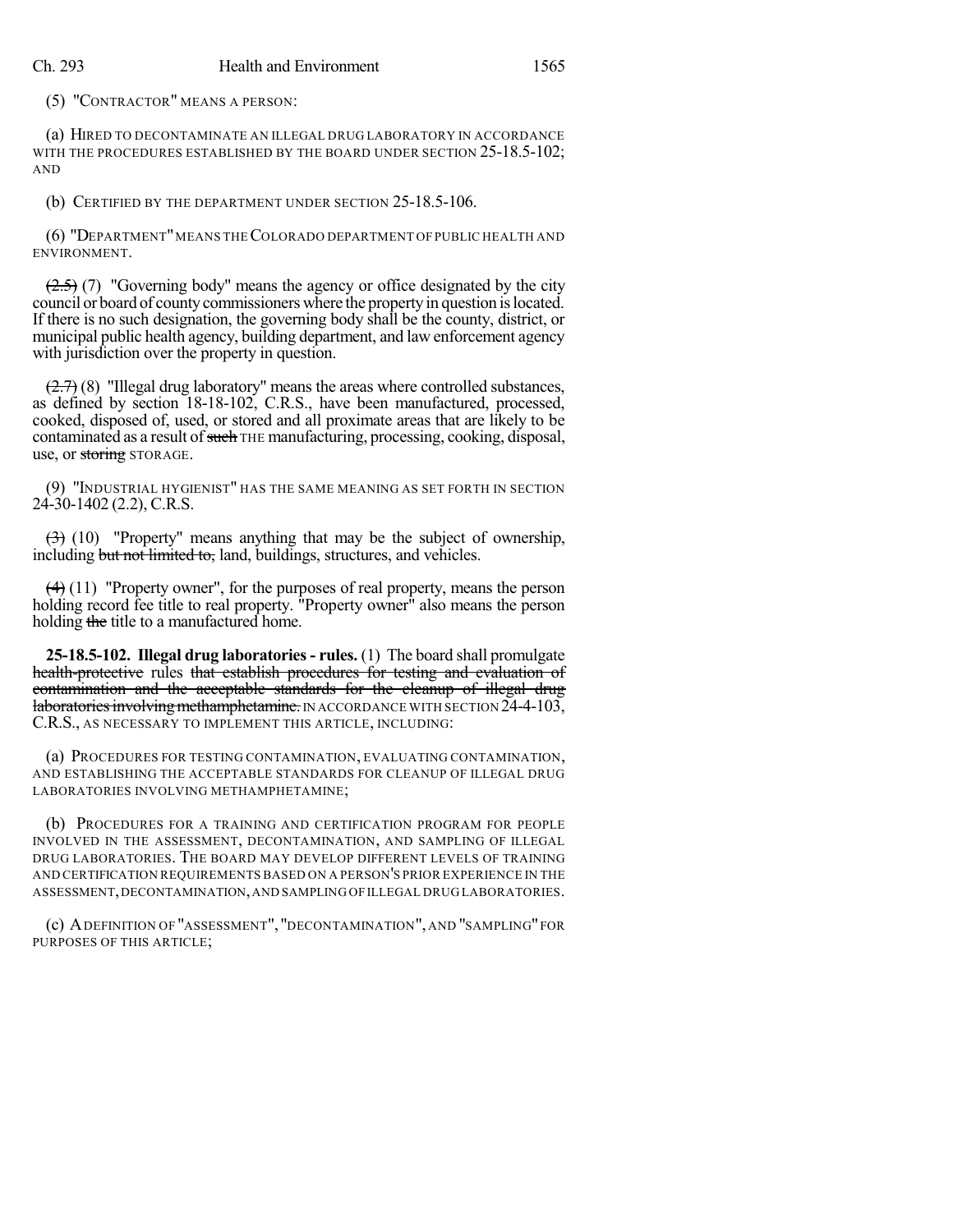(d) PROCEDURES FOR THE APPROVAL OF PERSONS TO TRAIN CONSULTANTS OR CONTRACTORS IN THE ASSESSMENT, DECONTAMINATION, OR SAMPLING OF ILLEGAL DRUG LABORATORIES; AND

(e) PROCEDURES FOR CONTRACTORS AND CONSULTANTS TO ISSUE CERTIFICATES OF COMPLIANCE TO PROPERTY OWNERS UPON COMPLETION OF ASSESSMENT, DECONTAMINATION, AND SAMPLING OF ILLEGAL DRUG LABORATORIES TO CERTIFY THAT THE REMEDIATION OF THE PROPERTY MEETS THE CLEAN-UP STANDARDS ESTABLISHED BY THE BOARD UNDER PARAGRAPH  $(a)$  OF THIS SUBSECTION  $(1)$ .

(2) THE BOARD SHALL ESTABLISH FEES FOR THE FOLLOWING:

(a) CERTIFICATION OF PERSONS INVOLVED IN THE ASSESSMENT, DECONTAMINATION, AND SAMPLING OF ILLEGAL DRUG LABORATORIES;

(b) MONITORING OF PERSONS INVOLVED IN THE ASSESSMENT,DECONTAMINATION, AND SAMPLING OF ILLEGAL DRUG LABORATORIES, IF NECESSARY TO ENSURE COMPLIANCE WITH THIS ARTICLE; AND

(c) APPROVAL OF PERSONS INVOLVED IN TRAINING FOR CONSULTANTS OR CONTRACTORS UNDER PARAGRAPH (d) OF SUBSECTION (1) OF THIS SECTION.

(3) THE BOARD SHALL ADOPT RULES FOR DETERMINING ADMINISTRATIVE PENALTIES FOR VIOLATIONS OF THIS ARTICLE, BASED ON THE FACTORS ENUMERATED IN SECTION 25-18.5-107 (2) (g).

**25-18.5-103. Discovery of illegal drug laboratory -property owner - cleanup -liability.**(1)(a) Upon notification froma peace officerthat chemicals, equipment, or supplies indicative of an illegal drug laboratory are located on a property, or when an illegal drug laboratory used to manufacture methamphetamine is otherwise discovered and the property owner has received notice, the owner of any contaminated property shall meet the clean-up standards for property established by the board in section 25-18.5-102; except that a property owner may, at his or her  $\phi$  option and subject to paragraph (b) of this subsection (1), elect instead to demolish the contaminated property. If the owner elects to demolish the contaminated property, the governing body or, if none has been designated, the county, district, ormunicipal public health agency, building department, orlawenforcement agency with jurisdiction over the area where the property is located may require the owner to fence off the property or otherwise make it inaccessible to persons for occupancy or intrusion.

(b) An owner of  $\frac{day}{dx}$  personal property within a structure or vehicle contaminated by illegal drug laboratory activity shall have HAS ten days after the date of discovery of the laboratory or contamination to remove or clean his or her personal THE property according to board rules AND PARAGRAPH (c) OF THIS SUBSECTION (1). If the personal property owner fails to remove the personal property within ten days, the owner of the structure or vehicle may dispose of the personal property during the clean-up process without liability to the owner of the personal property for such THE disposition.

(c) A PERSON WHO REMOVES PERSONAL PROPERTY OR DEBRIS FROM A DRUG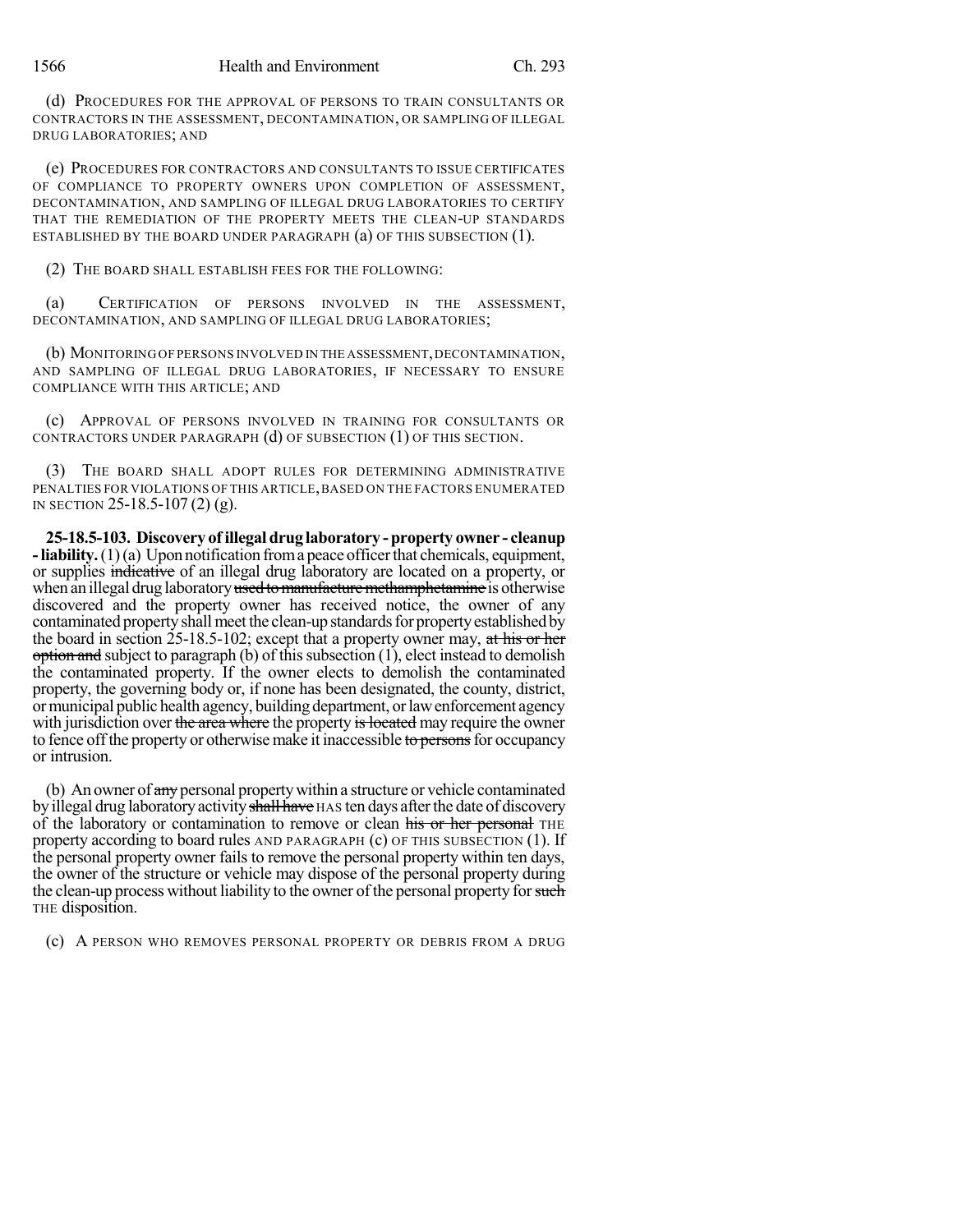#### Ch. 293 Health and Environment 1567

LABORATORY SHALL SECURE THE PROPERTY AND DEBRIS TO PREVENT THEFT OR EXPOSING ANOTHER PERSON TO ANY TOXIC OR HAZARDOUS CHEMICALS UNTIL THE PROPERTY AND DEBRIS IS APPROPRIATELY DISPOSED OF OR CLEANED ACCORDING TO BOARD RULES.

 $(2)$  (a) EXCEPT AS SPECIFIED IN PARAGRAPH (b) OF THIS SUBSECTION  $(2)$ , once a property owner has met the clean-up standards and documentation requirements established by the board, as evidenced by a copy of the results provided to the governing body, RECEIVED CERTIFICATES OF COMPLIANCE FROM A CONTRACTOR AND A CONSULTANT IN ACCORDANCE WITH SECTION 25-18.5-102 (1) (e) or has demolished the property, OR MET THE CLEAN-UP STANDARDS AND DOCUMENTATION REQUIREMENTS OF THIS SECTION AS IT EXISTED BEFORE THE EFFECTIVE DATE OF THIS SUBSECTION (2), AS AMENDED, THE PROPERTY OWNER:

 $(I)$  compliance with subsection  $(I)$  of this section shall establish immunity for the property owner SHALL FURNISH COPIES OF THE CERTIFICATES OF COMPLIANCE TO THE GOVERNING BODY; AND

(II) IS IMMUNE froma suit BROUGHT BY A CURRENT OR FUTURE OWNER, RENTER, OCCUPANT, OR NEIGHBOR OF THE PROPERTY for alleged health-based civil actions brought by any future owner, renter, or other person who occupies such property, or a neighbor of such property, in which the alleged cause of the injury or loss is the existence of the illegal drug laboratory used to manufacture methamphetamine; except that immunity from a civil suit is not established for the THAT ALLEGE INJURY OR LOSS ARISING FROM THE ILLEGAL DRUG LABORATORY.

(b) A person convicted for the **production** MANUFACTURE of methamphetamine OR FOR POSSESSION OF CHEMICALS, SUPPLIES, OR EQUIPMENT WITH INTENT TO MANUFACTURE METHAMPHETAMINE IS NOT IMMUNE FROM SUIT.

(3) A person who removes personal property or debris from a drug laboratory shall secure the property and debris to prevent theft or exposing another person to any toxic or hazardous chemicals until the property and debris is appropriately disposed of or cleaned according to board rules.

**25-18.5-104. Entry into illegal drug laboratories.** (1) If a structure or vehicle has been determined to be contaminated or if a governing body or law enforcement agency issues a notice of probable contamination, the owner of the structure or vehicle shall not permit any person to have accessto the structure or vehicle unless:

(a) The person is trained or certified to handle contaminated property pursuant to UNDER board rules or federal law; OR

(b) THE OWNER HAS RECEIVED CERTIFICATES OF COMPLIANCE UNDER SECTION  $25-18.5-102(1)$  (e).

**25-18.5-105. Drug laboratories- governingbody - authority.**(1) GOVERNING BODIES MAY DECLARE an illegal drug laboratory that has not met the clean-up standards set by the board in section 25-18.5-102 shall be deemed a public health nuisance.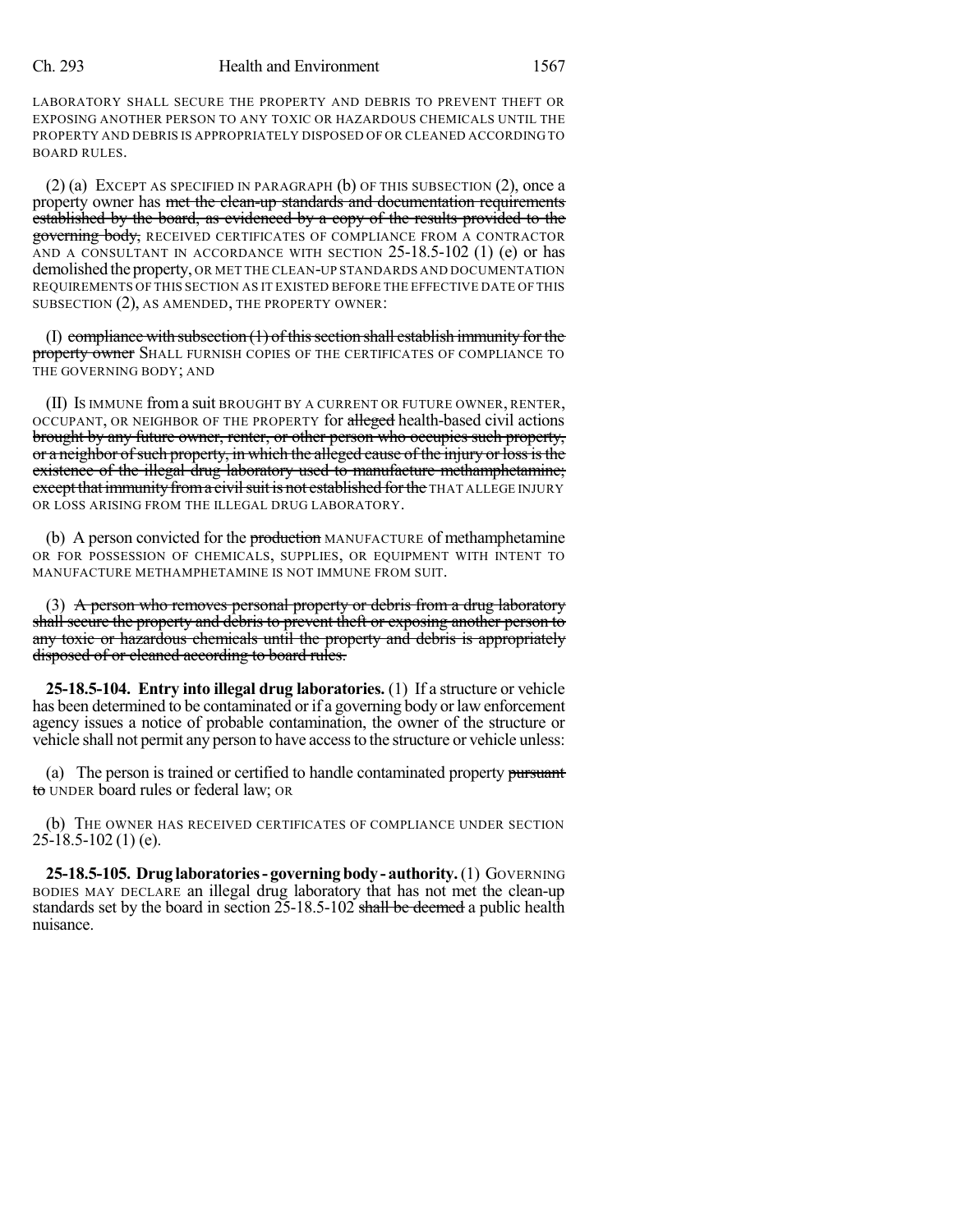(2) Governing bodies may enact ordinances or resolutionsto enforce this article, including but not limited to, preventing unauthorized entry into contaminated property; requiring contaminated property to meet clean-up standards before it is occupied; notifying the public of contaminated property; coordinating services and sharing information between law enforcement, building, public health, and social services agencies and officials; and chargingreasonable inspection and testing fees.

**25-18.5-106. Powers and duties of department.** (1) THE DEPARTMENT SHALL IMPLEMENT, COORDINATE, AND OVERSEE THE RULES PROMULGATED BY THE BOARD IN ACCORDANCE WITH THIS ARTICLE, INCLUDING:

(a) THE CERTIFICATION OF PERSONS INVOLVED IN THE ASSESSMENT, DECONTAMINATION, OR SAMPLING OF ILLEGAL DRUG LABORATORIES;

(b) THE APPROVAL OF PERSONS TO TRAIN CONSULTANTS AND CONTRACTORS IN THE ASSESSMENT, DECONTAMINATION, OR SAMPLING OF ILLEGAL DRUG LABORATORIES.

**25-18.5-107. Enforcement.** (1) A PERSON THAT VIOLATES ANY RULE PROMULGATED BY THE BOARD UNDER SECTION 25-18.5-102 IS SUBJECT TO AN ADMINISTRATIVE PENALTY NOT TO EXCEED FIFTEEN THOUSAND DOLLARS PER DAY PER VIOLATION UNTIL THE VIOLATION IS CORRECTED.

(2) (a) WHENEVER THE DEPARTMENT HAS REASON TO BELIEVE THAT A PERSON HAS VIOLATED ANY RULE PROMULGATED BY THE BOARD UNDER SECTION 25-18.5-102, THE DEPARTMENT SHALL NOTIFY THE PERSON, SPECIFYING THE RULE ALLEGED TO HAVE BEEN VIOLATED AND THE FACTS ALLEGED TO CONSTITUTE THE VIOLATION.

(b) THE DEPARTMENT SHALL EITHER:

(I) SEND THE NOTICE BY CERTIFIED OR REGISTERED MAIL, RETURN RECEIPT REQUESTED, TO THE ALLEGED VIOLATOR'S LAST-KNOWN ADDRESS; OR

(II) PERSONALLY SERVE THE NOTICE UPON THE ALLEGED VIOLATOR OR THE ALLEGED VIOLATOR'S AGENT.

(c) THE ALLEGED VIOLATOR HAS THIRTY DAYS FOLLOWING RECEIPT OF THE NOTICE TO SUBMIT A WRITTEN RESPONSE CONTAINING DATA, VIEWS, AND ARGUMENTS CONCERNING THE ALLEGED VIOLATION AND POTENTIAL CORRECTIVE ACTIONS.

(d) WITHIN FIFTEEN DAYS AFTER RECEIVING NOTICE OF AN ALLEGED VIOLATION, THE ALLEGED VIOLATOR MAY REQUEST AN INFORMAL CONFERENCE WITH DEPARTMENT PERSONNEL TO DISCUSS THE ALLEGED VIOLATION. THE DEPARTMENT SHALL HOLD THE INFORMAL CONFERENCE WITHIN THE THIRTY DAYS ALLOWED FOR A WRITTEN RESPONSE.

(e) AFTER CONSIDERATION OF ANY WRITTEN RESPONSE AND INFORMAL CONFERENCE,THE DEPARTMENT SHALL ISSUE A LETTER,WITHIN THIRTY DAYS AFTER THE DATE OF THE INFORMAL CONFERENCE OR WRITTEN RESPONSE, WHICHEVER IS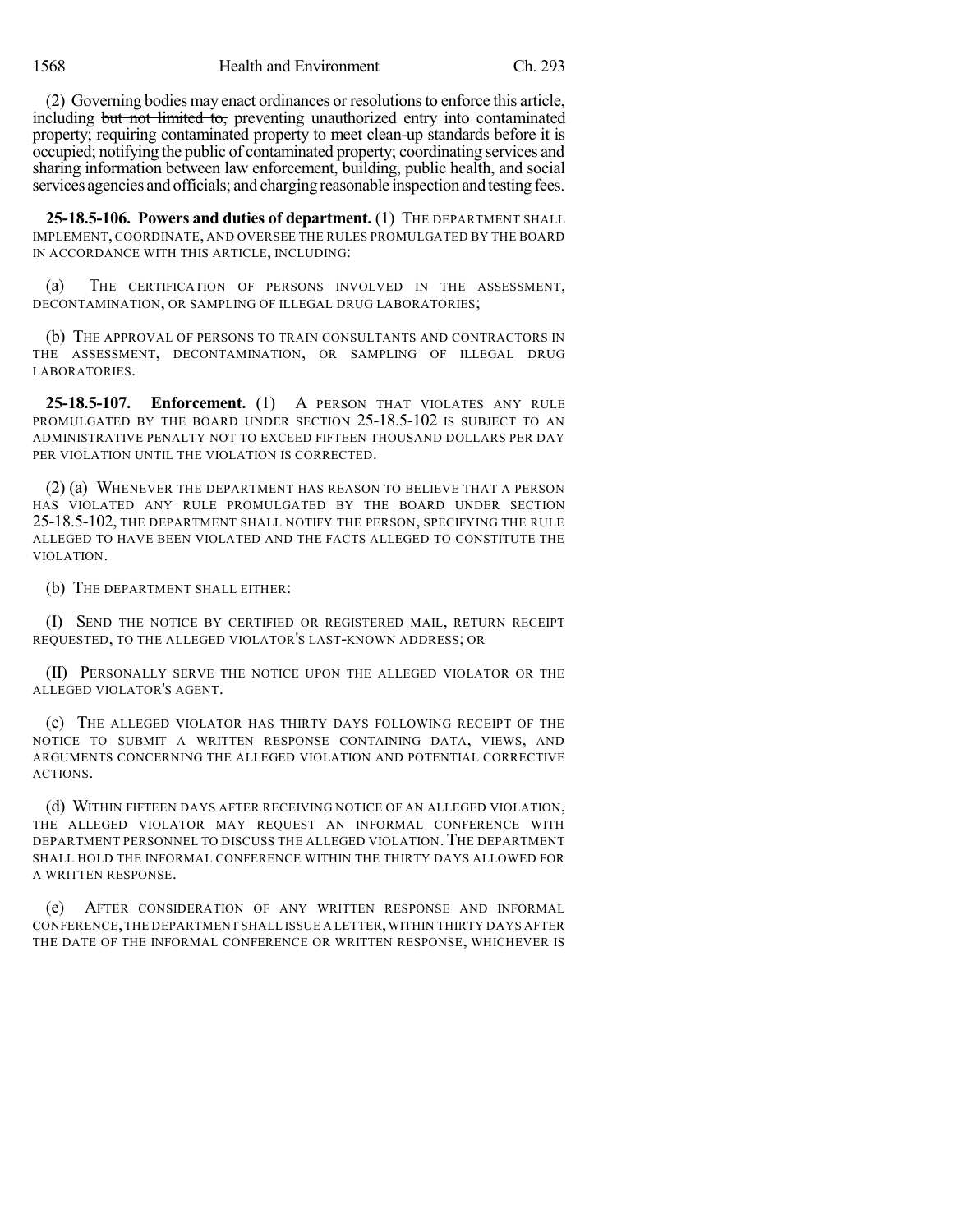### Ch. 293 Health and Environment 1569

LATER, AFFIRMING OR DISMISSING THE VIOLATION. IF THE DEPARTMENT AFFIRMS THE VIOLATION,THE DEPARTMENT SHALL ISSUE AN ADMINISTRATIVE ORDER WITHIN ONE HUNDRED EIGHTY DAYS AFTER THE TIME FOR A WRITTEN RESPONSE HAS EXPIRED. THE ADMINISTRATIVE ORDER MUST INCLUDE ANY REMAINING CORRECTIVE ACTIONS THAT THE VIOLATOR SHALL TAKE AND ANY ADMINISTRATIVE PENALTY THAT THE DEPARTMENT DETERMINES IS APPROPRIATE.

(f) THE DEPARTMENT SHALL SERVE AN ADMINISTRATIVE ORDER UNDER THIS ARTICLE ON THE PERSON SUBJECT TO THE ORDER BY PERSONAL SERVICE OR BY REGISTERED MAIL, RETURN RECEIPT REQUESTED, AT THE PERSON'S LAST-KNOWN ADDRESS. AN ORDER MAY BE PROHIBITORY OR MANDATORY IN EFFECT. THE ORDER IS EFFECTIVE IMMEDIATELY UPON ISSUANCE UNLESS OTHERWISE PROVIDED IN THE ORDER.

(g) IN DETERMINING THE AMOUNT OF AN ADMINISTRATIVE PENALTY, THE DEPARTMENT SHALL CONSIDER THE FOLLOWING FACTORS:

(I) THE SERIOUSNESS OF THE VIOLATION;

(II) WHETHER THE VIOLATION WAS INTENTIONAL, RECKLESS, OR NEGLIGENT;

(III) ANY IMPACT ON, OR THREAT TO, THE PUBLIC HEALTH OR ENVIRONMENT AS A RESULT OF THE VIOLATION;

(IV) THE VIOLATOR'S DEGREE OF RECALCITRANCE;

(V) WHETHER THE VIOLATOR HAS HAD A PRIOR VIOLATION AND, IF SO, THE NATURE AND SEVERITY OF THE PRIOR VIOLATION;

(VI) THE ECONOMIC BENEFIT THE VIOLATOR RECEIVED AS A RESULT OF THE VIOLATION;

(VII) WHETHER THE VIOLATOR VOLUNTARILY, TIMELY, AND COMPLETELY DISCLOSED THE VIOLATION BEFORE THE DEPARTMENT DISCOVERED IT;

(VIII) WHETHER THE VIOLATOR FULLY AND PROMPTLY COOPERATED WITH THE DEPARTMENT FOLLOWING DISCLOSURE OR DISCOVERY OF THE VIOLATION; AND

(IX) ANY OTHER RELEVANT AGGRAVATING OR MITIGATING CIRCUMSTANCES.

(3) IF THE DEPARTMENT DETERMINES THAT A PERSON HAS BEEN GROSSLY NONCOMPLIANT WITH THE RULES PROMULGATED BY THE BOARD UNDER SECTION 25-18.5-102, THE DEPARTMENT MAY:

(a) SUSPEND OR REVOKE THE PERSON'S CERTIFICATION FOR THE ASSESSMENT, DECONTAMINATION, OR SAMPLING OF ILLEGAL DRUG LABORATORIES; OR

(b) SUSPEND OR REVOKE THE APPROVAL OF A PERSON TO PROVIDE TRAINING FOR CONSULTANTS OR CONTRACTORS PERFORMINGASSESSMENT,DECONTAMINATION,OR SAMPLING OF ILLEGAL DRUG LABORATORIES.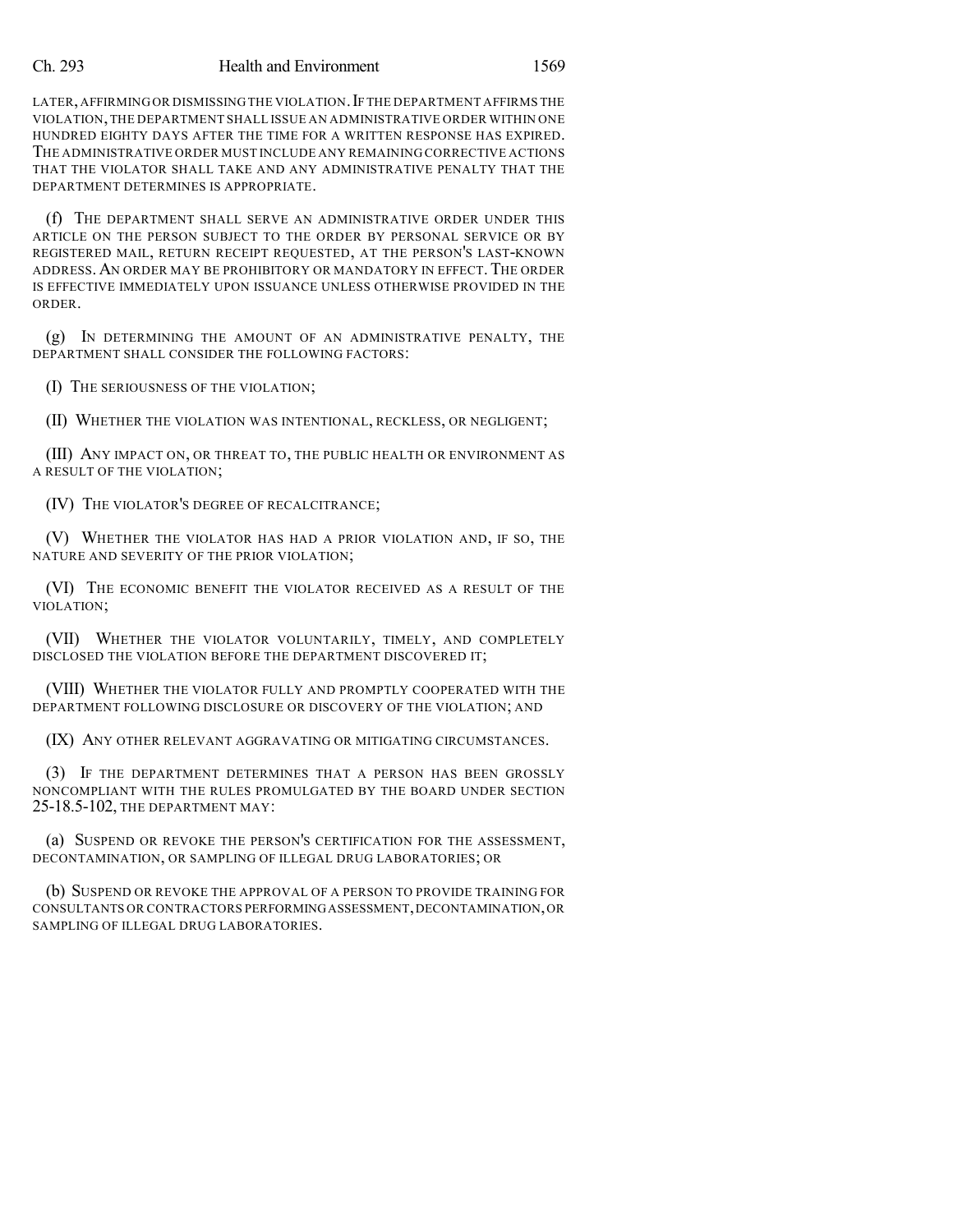**25-18.5-108. Illegal drug laboratory fund.** THE ILLEGAL DRUG LABORATORY FUND IS HEREBY ESTABLISHED IN THE STATE TREASURY. THE DEPARTMENT SHALL TRANSFER THE FEES COLLECTED UNDER SECTION 25-18.5-102 (2) TO THE STATE TREASURER WHO SHALL CREDIT THESE FEES TO THE FUND.THE GENERAL ASSEMBLY SHALL APPROPRIATE THE MONEYS IN THE FUND FOR THE IMPLEMENTATION OF THIS ARTICLE.THE TREASURER SHALL CREDIT TO THE FUND ALL INTEREST DERIVED FROM THE DEPOSIT AND INVESTMENT OF MONEYS IN THE FUND. THE MONEYS IN THE FUND STAY IN THE FUND AT THE END OF THE FISCAL YEAR AND DO NOT REVERT TO THE GENERAL FUND OR ANY OTHER FUND.

**25-18.5-109. Judicial review.** THE DEPARTMENT'S DECISIONS ARE SUBJECT TO JUDICIAL REVIEW IN ACCORDANCE WITH SECTION 24-4-106, C.R.S.

**SECTION 2.** In Colorado Revised Statutes, 38-35.7-103, **amend** (2) (c) and (4) as follows:

**38-35.7-103. Disclosure - methamphetamine laboratory.** (2) (c) If the seller receives the A notice referred to in paragraph (b) of UNDER this subsection (2) or if the seller receives the notice referred to in paragraph  $(a)$  of this subsection  $(2)$  and does not elect to have the property retested pursuant to paragraph (b) of UNDER this subsection (2), then an illegal drug laboratory used to manufacture methamphetamine shall be deemed to have HAS been discovered. and the owner shall be deemed to have received notice pursuant to section  $25-18.5-103$  (1) (a), C.R.S. Nothing in this section shall prohibit PROHIBITS a buyer from purchasing the property and assuming liability pursuant to UNDER section 25-18.5-103, C.R.S., if, on the date of closing, the buyer provides notice to the department of public health and environment AND GOVERNING BODY of the purchase and assumption of liability and ifthe remediation required by section 25-18.5-103,C.R.S., is completed within ninety days after the date of closing.

(4) If the seller became BECOMES aware that the property was once used for the production of methamphetamine AN ILLEGAL DRUG LABORATORY and REMEDIATES the property was remediated in accordance with the standards established pursuant to BY section 25-18.5-102, C.R.S., and evidence of such remediation wasreceived by the applicable governing body in RECEIVES CERTIFICATES OF compliance with the documentation requirements established pursuant to UNDER section  $25-18.5-102(1)$ (e), C.R.S., then:

(a) The seller shall not be required to disclose that the property was used as a methamphetamine laboratory to a buyer; and

(b) The property shall be removed from IS NO LONGER ELIGIBLE FOR INCLUSION IN any government-sponsored informational service listing properties that have been used for the production of methamphetamine.

**SECTION 3. Appropriation.** (1) In addition to any other appropriation, there is herebyappropriated, out of anymoneysin the illegal drug laboratoryfund created in section 25-18.5-108, Colorado Revised Statutes, not otherwise appropriated, to the department of public health and environment, for the fiscal year beginning July 1, 2013, the sum of \$61,491 and 0.5 FTE, orso much thereof as may be necessary, to be allocated to hazardous materials and waste management division for the